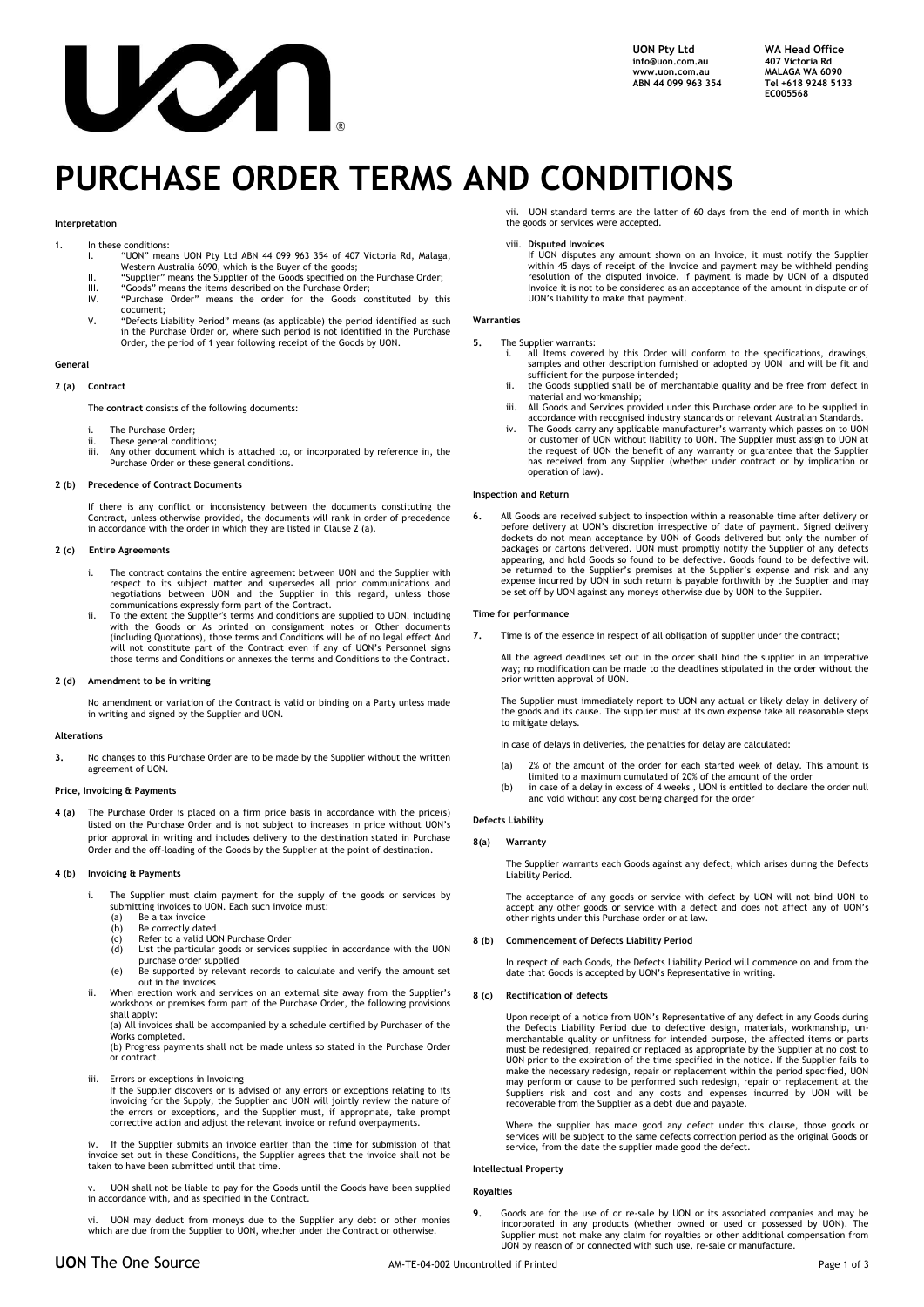

# **Purchase Order Terms and Conditions**

# DOCUMENT NO. AM-TE-04-002

# REVISION NO. 6

# **Patent Rights**

- **10 (a)** The Supplier agrees to defend, protect and completely indemnify UON, its successors, assigns, customers and the users of UON's products from and against any claim arising by reason of the use of the Goods, including all claims for actual or alleged infringement of any letter patent, trademarks, copyright, design, confidential information or similar protection whether granted by the Commonwealth of Australia or any foreign state or the common law.
- **10 (b)** If the Supplier makes any representation or statement directly or indirectly to UON that the Goods ordered are protected by one or more patents and any such patent is found to be invalid, UON may forthwith cancel this Purchase Order or any contract arising from this Purchase Order and recover any money paid to the Supplier under this agreement as a liquidated debt.

#### **11 (a) Supplier Intellectual Property Rights**

UON acknowledges that the Supplier retains ownership of the Intellectual Property Rights of the Supplier used or created under the Contract and/or in the provision of the Services. To enable UON to enjoy the benefit of the Services for the purpose of or in connection with the business the Supplier grants to UON a non-exclusive, transferable, royalty free, irrevocable and perpetual license to use such Intellectual Property Rights for that purpose.

# **11 (b) Third party Intellectual Property Rights**

The Supplier warrants that to the extent that it used or proposes to use the<br>Intellectual Property Rights of any third party in the provision of the Supply, or to the<br>extent UON will use or might propose to use the Intelle third party in the use and enjoyment of the Supply: (i) It has obtained, or will obtain at no further cost to UON, from the

- relevant third party all necessary licenses and consents to use, or assignments of, such Intellectual Property Right; and
- (ii) That it will not breach any of the licenses or assignments.

# **11 (c) Procurement of Intellectual Property Rights**

If UON is prevented from (as the case requires) operating or using the Goods and/or any Associated Services or any part of the Goods and/or any Associated Services as a result of any Claim in relation to an infringement of Intellectual Property Rights, the Supplier must ( at its cost) take all reasonable steps to procure for UON the right to (as the case requires) operate or use the Goods and/or any Associated Services or the Relevant part of the Good and/or any Associated Services for the purpose for which it was intended.

# **Special dies, etc. to remain purchaser's property**

- **12 (a)** Special dies, tool, patterns and drawings (each a "tool") used in manufacture of the Goods, the cost of which is met by UON, remain UON's property whether during or after the termination of this agreement.
- **12 (b)** The Supplier must keep the tools in good condition and when necessary store the tools without expense to UON.
- 12 (c) The Supplier agrees that it will not use any tool in the production, manufacture or<br>design of any other articles, nor of larger quantities than those required on this<br>Purchase Order, except with UON's prior written this contract each tool must be disposed of as UON directs.
- **12 (d)** while the Supplier is in possession of UON's tools, it acknowledges that it is a bailee of them and owes UON the duties, responsibility and liabilities of a bailee.

#### **Confidentiality**

**13** Any Goods or work made or done according to UON's design or specifications or developed for UON at the direction of UON, or any original or copy designs or<br>specifications supplied by UON are held by the Supplier on UON's behalf and at UON's<br>disposal and must not be disclosed or furnished to any othe

#### **Packing costs and standards**

- **14 (a)** The Supplier and any of its agents or suppliers must not make any charge to UON for wrapping, packing, cartons or crafting unless authority for such charge is expressly incorporated in this Purchase Order.
- **14 (b)** The Supplier must ensure that all Goods are suitably packed or otherwise prepared for shipment so as to secure the lowest transportation and insurance rates and in accordance with carriers' requirements.

**14 (c)** Supplier must pack and transport the Goods in accordance with any applicable regulations and industry codes.

**14 (d)** the supplier must suitably pack the Goods to avoid damage during loading, Transit, delivery, unloading or storage.

#### **Indemnity and Liabilities**

**15** To the extent permitted by Law, UON's liability to the supplier arising out of or in connection with this Purchase Order is limited to the Total price Paid or payable by UON under this Purchase Order.

The supplier shall indemnify UON and hold UON exempt from any and all liabilities, demands, cause of actions or claims, including the cost of defending the same, for bodily injury to any person or damage to property, financial loss or expense and economic loss whomsoever in any

way arising out of or in connection with the goods or services purchased hereunder or the operations of the supplier in carrying out the provisions and terms of this agreement. Except that the supplier shall not be liable for any such claim resulting from the sole negligence of **LION** 

Such Indemnification obligation shall survive termination or expiration of the contract.

The Supplier must notify UON immediately the Supplier becomes aware of a claim being threatened or made against UON in relation to any of the matters covered by the indemnity in this Clause

#### **Insurance**

The Supplier is required, at its expense, to maintain adequate public liabilities insurance, including products liabilities, Worker compensations liabilities insurance, Construction liability insurance (if applicable), Motor vehicle/Automobile Third Party Liabilities insurances , Professional indemnity insurance and Marine insurance. The Supplier agrees to submit Certificates of Insurance evidencing its insurance coverage when requested by UON.

#### **Delivery**

- **16 (a**) A copy of each order form shall accompany the goods on delivery, visibly attached or physically handed over. Delivery documentation specifies the matching order number. The signing of the delivery document by UON's personnel is only a proof of receipt of the number of packages and not as proof of acceptance of the quantity and quality.
- **16 (b)** The Supplier must not interfere with UON's Activities or the activities of any third party at the delivery address. And ensure its personnel, contractors and agent comply with all applicable laws, site standards, plans and procedures and all lawful directions and orders given by or on behalf of UON at the delivery address.
- **16 (C)** Any delivery could be refused if it is not accompanied by a detailed Delivery order containing a reference to a valid UON purchase order

16 (d) Any costs resulting from delivery to the wrong address shall be charged to the supplier

#### **Cancellations**

- **17 (a)** UON may cancel all or any part of the Purchase Order at any time for any reason, in its sole discretion by issuing a written notice of cancellation to the supplier.
- **17 (b)** The Supplier does not have and may not prosecute any claim whatsoever at law or in equity against UON if UON cancels the Purchase Order under the preceding subclause.
- **17 (c)** The Supplier must, in addition to any other liability, pay the costs of removing the Goods from UON's premises, if UON cancels the Purchase Order under the paragraph 17a) of this clause.

### **Title and Risk**

**18** The Goods are at the Supplier's risk until delivered to the destination stated in this Purchase Order. Nothing in the conduct of UON or the transfer of property in the Goods (including delay that is or is not the fault of UON or of any person who represents UON) alters the incidence of risk under this clause.

Title to the Goods shall vest in UON upon delivery to and acceptance by UON.

#### **Receipt of Notice**

- **19** A notice, approval, or consent is taken to be received:
	- (a) If sent by a facsimile on a production of a transmission report by the machine from which the facsimile was sent which indicates that the facsimile was sent in its entirety to the facsimile number of the recipient notified for the purpose of this clause;
	- (b) If sent by email, if confirmation of receipt is received, from the time stated in the confirmation receipt; and (c) If given or served by hand, at the time of delivery.
	-

### **Termination for Default**

**20** The supplier may be terminated by UON immediately by issuing a written notice of termination to the supplier if the supplier:

(a) Fail to remedy any breach of its obligation under the contract within 7 days after receiving written notice from UON;

(b) Ceases to hold any licence, qualification, approval, authority or consent required to supply the Goods or services:

- (c) Threatens or resolves to become or is in jeopardy of becoming subject to any form of insolvent administration;
- (d) Being a company, goes into liquidation, whether voluntary or compulsory, or receiver and manager or administrator appointed, or an application is made for the supplier to be wound up;
- (e) Cease or threatens to cease to carry on Business;
- (f) Assigns or subcontracts the contract or any part of the suppliers' obligation under the contract without prior written consent of UON.

Such termination will not lead to further liability and obligations of UON